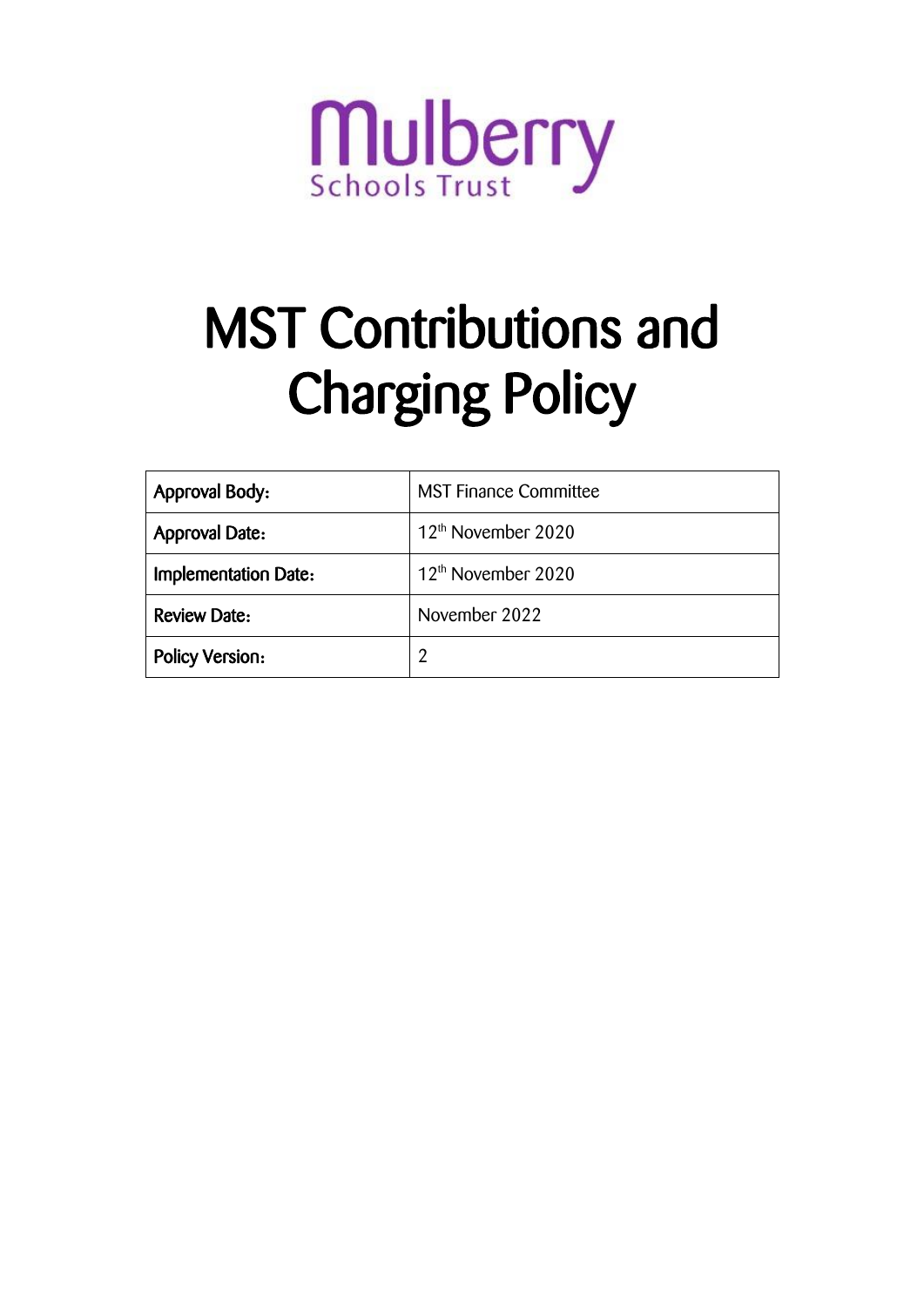

| Version | Reviewed         | Changes since last version                           |
|---------|------------------|------------------------------------------------------|
|         | November<br>2018 | New Policy<br>$\bullet$                              |
| റ       | November<br>2020 | No significant changes – part of the biennial review |
|         |                  |                                                      |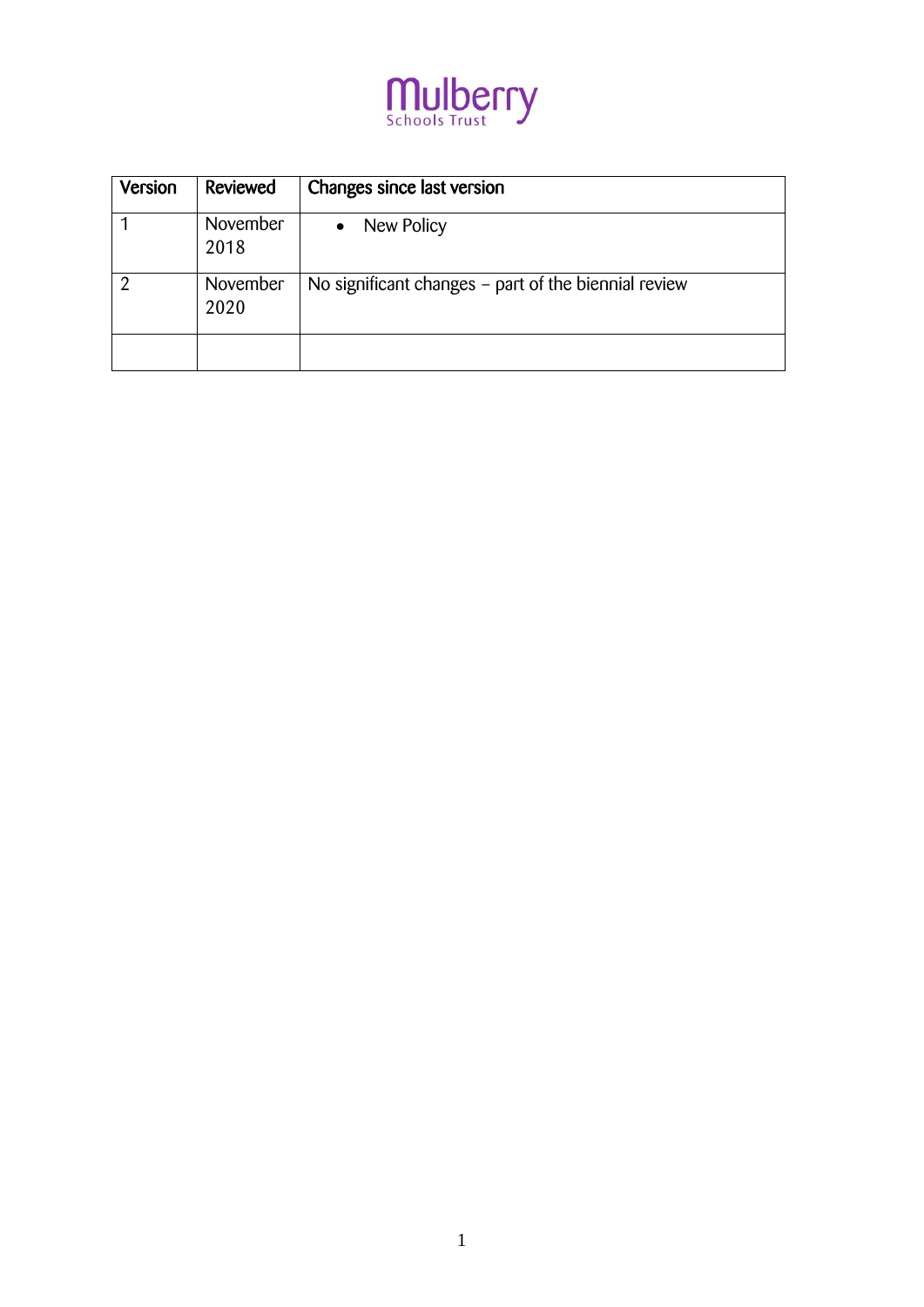

# This policy has been adopted by the Mulberry Schools Trust and will be applied to all schools which belong to the Mulberry Schools Trust.

This document outlines the Trust's policy towards contributions and charges for Mulberry Schools Trust. This policy contains the Trust's policy of claiming contributions from individual schools and also for the overall charging framework in respect of individual schools to pupils and parents.

# Central Support Functions and Contributions by each school within MST

Central Support Function – MST has a policy of retaining 5% of budgets from all schools within the Trust in order to fund the core central strategic support for all schools. In essence the aim is to benefit from efficiencies by rationalising support functions such as Finance, Estates, ICT, Executive support and HR services to operate across the trust from a central hub. Due to the nature and timing of the finances involved, in order to realise the efficiencies the central support function needs to be implemented when the trust has enough schools at a settled financial stage to be able to contribute and benefit from a central core function.

Contribution by schools – It is recognised that with the approach of creating new schools and the development period associated with new schools that a 5% recharge is dependent on the school being financially sound and stable before it is able to contribute. This is also the case for a school joining the trust such as MAS where the finances are finely balanced. All new schools' financial models take into consideration that at least for an initial 2 year period any new school will not contribute 5% of its funding to the Trust. This can then be reviewed and individual circumstances of each of the schools taken into consideration before a requirement to contribute 5% is implemented, a phased approach (building towards 5%) may also be possible. The aim is that the support processes of each of the schools can be made more efficient and rationalised once the school is more established, in other words if support cost savings are made these will effectively mitigate some of the 5% contribution from an individual schools perspective. Other options where a full 5% contribution may not be possible will include:

- A gradual phasing period towards a 5% contribution from individual schools.
- A notional calculation which shows the net benefit or cost to each individual school where a 5% contribution is not taken. This will provide transparency across the trust in respect to staff within individual schools also carrying out trust wide job roles/functions.

Any contributions by schools will always be carried out in consultation with the school and in line with Department for Education requirements an appeal process will be available in the event that an individual school does not agree with the contribution set for the school. Contributions will be reviewed annually.

#### Charging for school activities

This policy is based on advice from the Department for Education (DfE) on charging for school activities and the Education Act 1996, sections 449-462 of which set out the law on charging for school activities in England. Academies are required to comply with this Act through their funding agreements. This policy complies with our funding agreement and articles of association.

The Trust encourages all parents to contribute voluntarily towards those activities, important to the education of the pupils, which are not covered by the relevant Acts. Where charges can be levied, the monies will be recovered from parents, as provided by the Acts.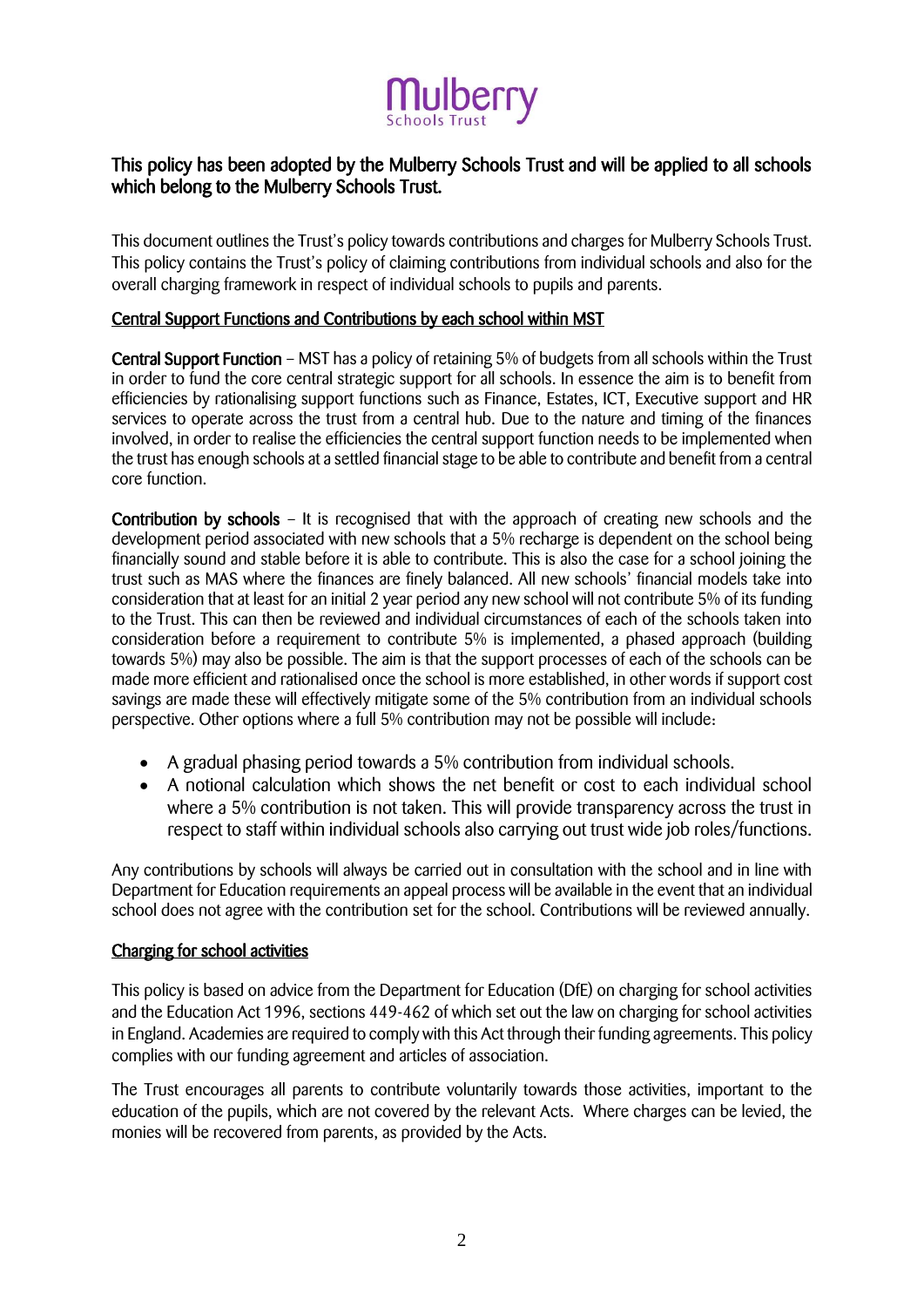

The Trust has outlined below the overarching areas covered by the policy, together with other areas where the need for charging exists under the terms of the legislation.

## 1. Day and Residential Trips

The Trust accepts that there has always been a tradition of schools organising educational visits for pupils, and that decisions as to whether or not such visits were organised were best left to individual LGB's and Heads in consultation with the CEO.

It is the intention of Mulberry Schools Trust to continue to offer day and residential courses to pupils where resources allow within individual school budgets.

- 2. A charge will be made for the cost of board and lodging for all residential visits, both in and out of school time, except in the case of necessitous pupils where remission may be available. Full or partial remission is at the discretion of the Head and LGB.
- 3. Educational visits taking place mainly during school time, for example, to museums, theatres and residential courses, may fall within the scope of the Act and where they do, they will 'not be chargeable.' Trustees have decided that all parents will be invited to make voluntary contributions, to include all travel and other costs, to cover such visits.

Prior to a visit which falls within the scope of the legislation, parents will be provided with a planned itinerary, and notification of the level of voluntary contribution which would make the visit financially viable. Should insufficient voluntary contributions be received, such visits may not take place.

#### 4. Examinations

The School will normally pay entry fees to the exam boards. Parents will be informed as soon as possible for which examinations their child will be entered so that they have the opportunity to comment on decisions. Governors are responsible for determining whether there are educational grounds for **NOT** entering a pupil for an examination and have delegated this responsibility to the Head of the individual school.

If a pupil fails, without good reason, to complete the examination requirements for any public examination for which the school has paid, or is liable to pay the fee, then this can be recovered from the parent. Failure to complete the examination requirements might include failure to complete coursework requirements and/or failure to sit the final examination. There will be no charge for the re-checking of examination results where the school supports the need for rechecking.

## 5. Miscellaneous